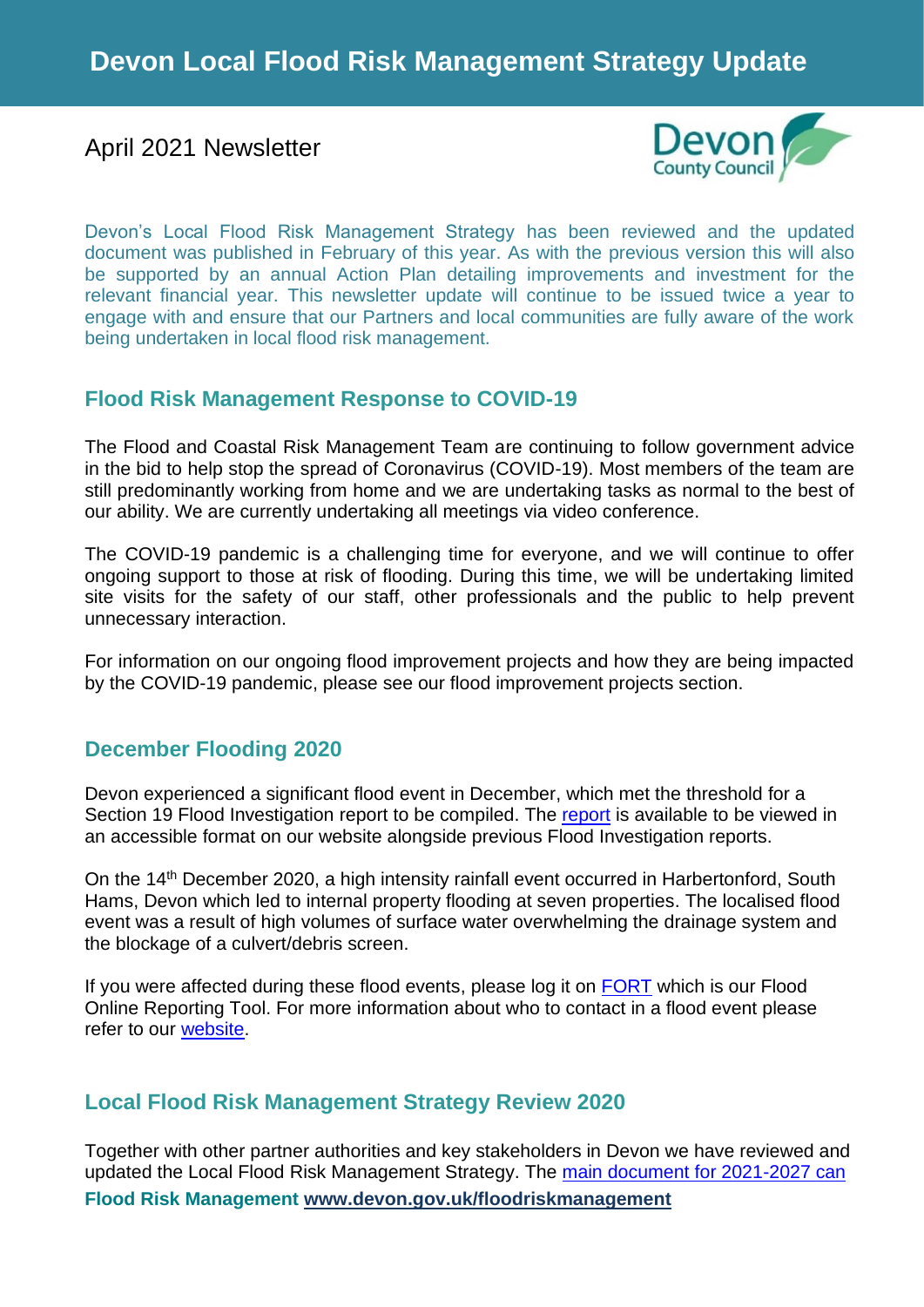[be found here,](https://www.devon.gov.uk/floodriskmanagement/document/devon-local-flood-risk-management-strategy-2021-2027/) as the Lead Local Flood Authority for its area we produced this strategy in line with our duty under the Flood and Water Management Act 2010.

The high level strategic document outlines the responsibilities of the Risk Management Authorities in Devon and how they are working in partnership to coordinate local flood risk management. This covers everything from engaging with communities and preparing for floods, responding to flood events and collaborating on flood risk studies. The strategy looks at how plans for flood alleviation schemes can be developed and how communities can increase their resilience against flooding and the impact of climate change.

## **Natural Flood Management**

DCC's Flood and Coastal Risk Management Team is committed to the delivery of flood improvement works throughout the county and will continue to endorse Natural Flood Management (NFM) measures either as standalone projects or within larger flood improvement schemes to future proof against the effects of climate change. To progress this, DCC is currently working in partnership with the Environment Agency to deliver Natural Flood Management pilot studies in a few selected locations across Devon.

We always welcome suggestions for any new areas which could potentially be good candidates for future Natural Flood Management schemes. Additionally, DCC are currently building a database of NFM projects across Devon. If you are working on or know of an NFM project that you would like added to the database, please contact [floodrisk@devon.gov.uk.](mailto:floodrisk@devon.gov.uk)

Furthermore, Devon County Council have started an NFM Strategic Group for organisations within Devon. This group was set up as an opportunity to learn and discuss all things NFM and really enhance a collaborative working approach to NFM projects across Devon. The group plans to meet approximately every 3 months, the first meeting took place in February 2021 and the next meeting is scheduled to take place in May 2021.

## **Carrying out works in watercourses**

Works in watercourses are restricted during the months of October through to the end of May in order to protect fish spawning, migration and other biodiversity. If you need to carry out works in an Ordinary Watercourse, please consider applying for Land Drainage Consent early in the new year so that we can process your application in good time. Appropriate works can then be programmed and completed during the summertime window when river levels are low and there are less environmental impacts.



*Under Undermined bridge in need of repair*

Find our Land Drainage Consent [guidance, application form and good practice guidance](https://www.devon.gov.uk/floodriskmanagement/land-drainage-consent/) on our webpages.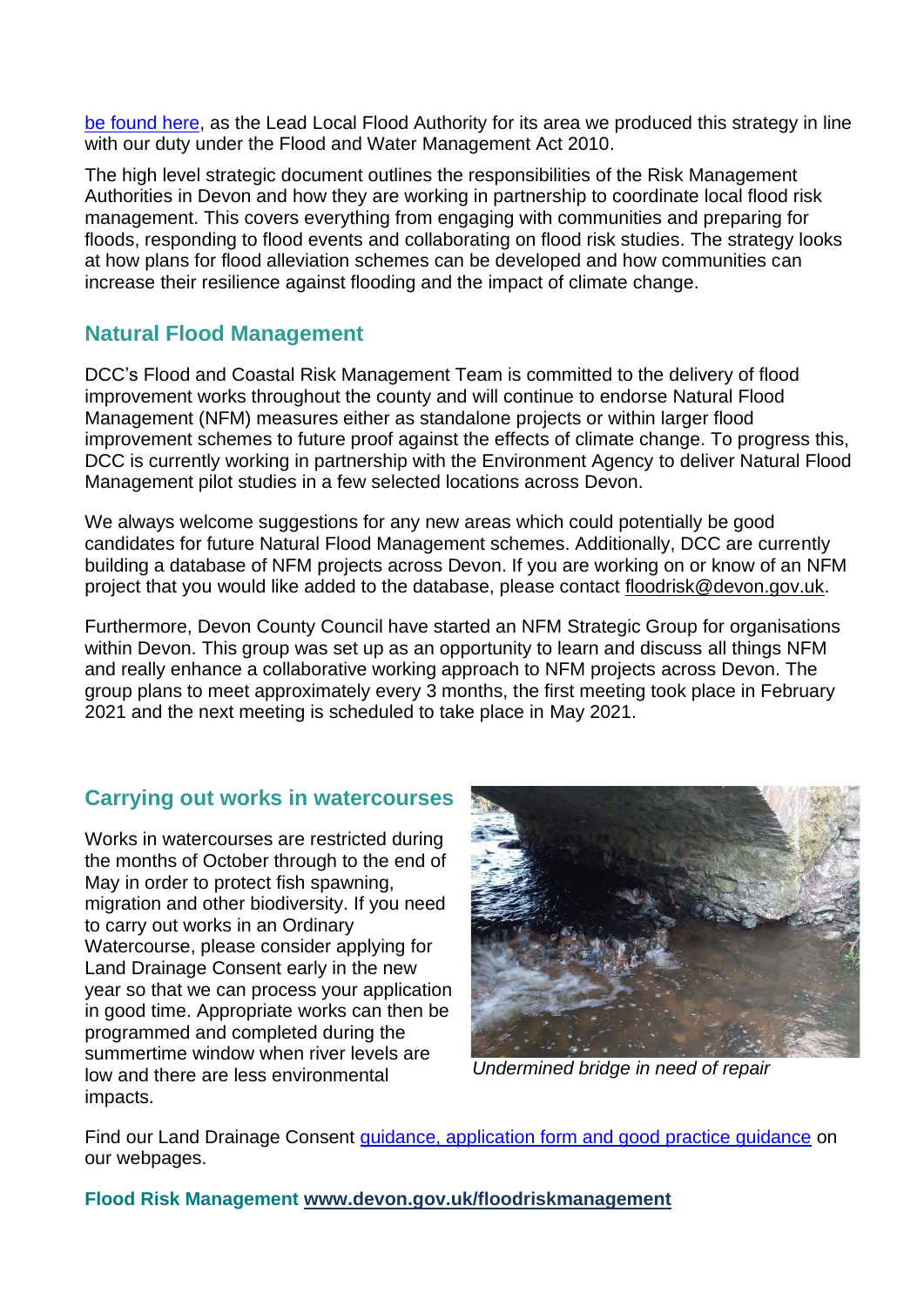## **Defra Six Year Programme 2021-2027**

Defra's 6 year programme between 2015-2021, finished at the end of March and the national target of better protecting 300,000 properties from flooding was met. As part of the 300,000 properties to be better protected, the partner Risk Management Authorities (RMAs) in the south west contributed almost 11,000 properties, exceeding the proposed target for the region.

As part of the funding granted between 2015-2021 RMAs were encouraged to review their ways of working and ensure that schemes were delivered efficiently to reduce costs. DCC were the only non-Environment Agency RMA in the south west region to submit any evidence of these efficient ways of working, resulting in savings of over £500,000 being identified.

In the now current programme between 2021-2027, the government has announced a further £5.2 billion capital funding programme to better protect 336,000 properties from the risk of flooding. In order to ensure Devon's high priority communities are included in this programme the Flood & Coastal Risk Management team has submitted a list of 25 projects to Defra, aligned closely with the updated Local Strategy, for this new funding period. Total scheme costs for the next 6-year programme are estimated to be in the region of £16 million with the aim of drawing down almost £10 million of Defra funding. This investment will aim to protect over 3,000 properties in Devon.

## **Flood Improvement Projects**

Moving into the new funding epoch, DCCs Flood & Coastal Risk Management Team has continued to develop a number of high priority flood improvement schemes, as well as identifying locations for the delivery of minor works and local resilience measures. These will be progressed in accordance with the Local Flood Risk Management Strategy and in line with the indicative funding allocations of the Defra 6 year programme. Where practical, a number of minor flood improvements and resilience measures have been delivered through local funding opportunities; however, the larger capital schemes have been included in Defra's 6 year programme to take advantage of national funding.

#### **Ivybridge, Claymans Pathway**

The main element of works included the provision of a new culvert to convey flows downstream from Stibbs Lane, along Claymans Pathway and back into the open watercourse below the worst affected properties.

The contractor started in January 2020 and was immediately encountering the flooding issue first-hand with Storms Brendan, Dennis and Jorge all hitting within a month of each other. These events certainly emphasised the need for the scheme! See photo below.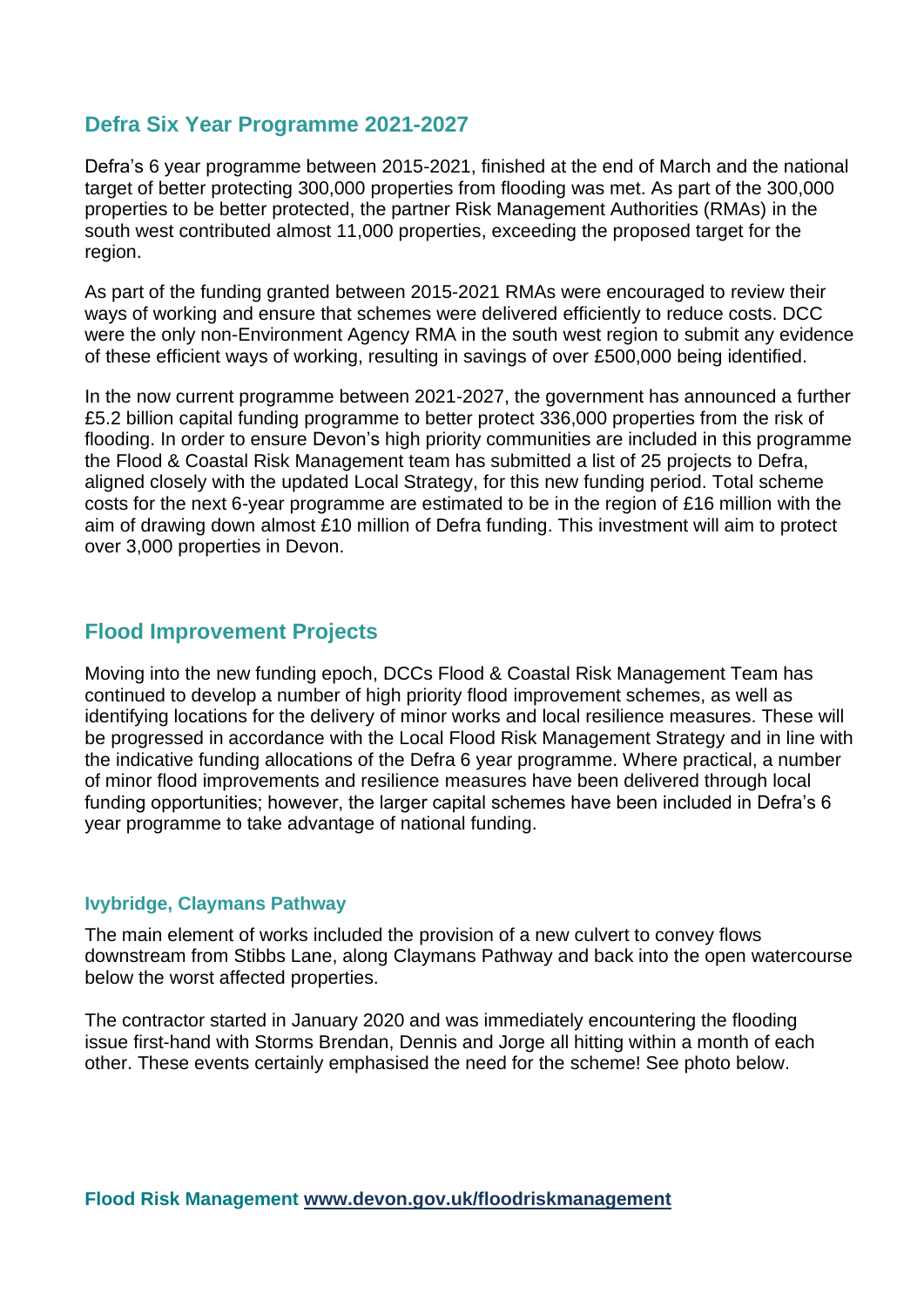

Flooding as a result of storms Brendan, Dennis and Jorge in January/February 2020

The scheme was also impacted by the restrictions imposed by Covid-19, however working with the contractor, we were able to ensure that disruption to the programme was managed appropriately, minimising delays, whilst ensuring that control measures such as on-site social distancing was observed.

Despite the challenges experienced throughout the delivery of the scheme relating to Covid-19, the scheme was completed in November 2020.

This £650k phase of works will give benefit to 76 residential properties and was funded by a mixture of DCC capital funding, Flood Defence Grant in Aid and Local Levy. All expenditure relating to the Covid-19 pandemic was funded by Defra.

The scheme being completed prior to Christmas turned out to be perfect timing given the series of weather warnings (both yellow and amber) resulting in intense precipitation in the catchment. On the 23rd December 2020 this resulted in a surface water event that the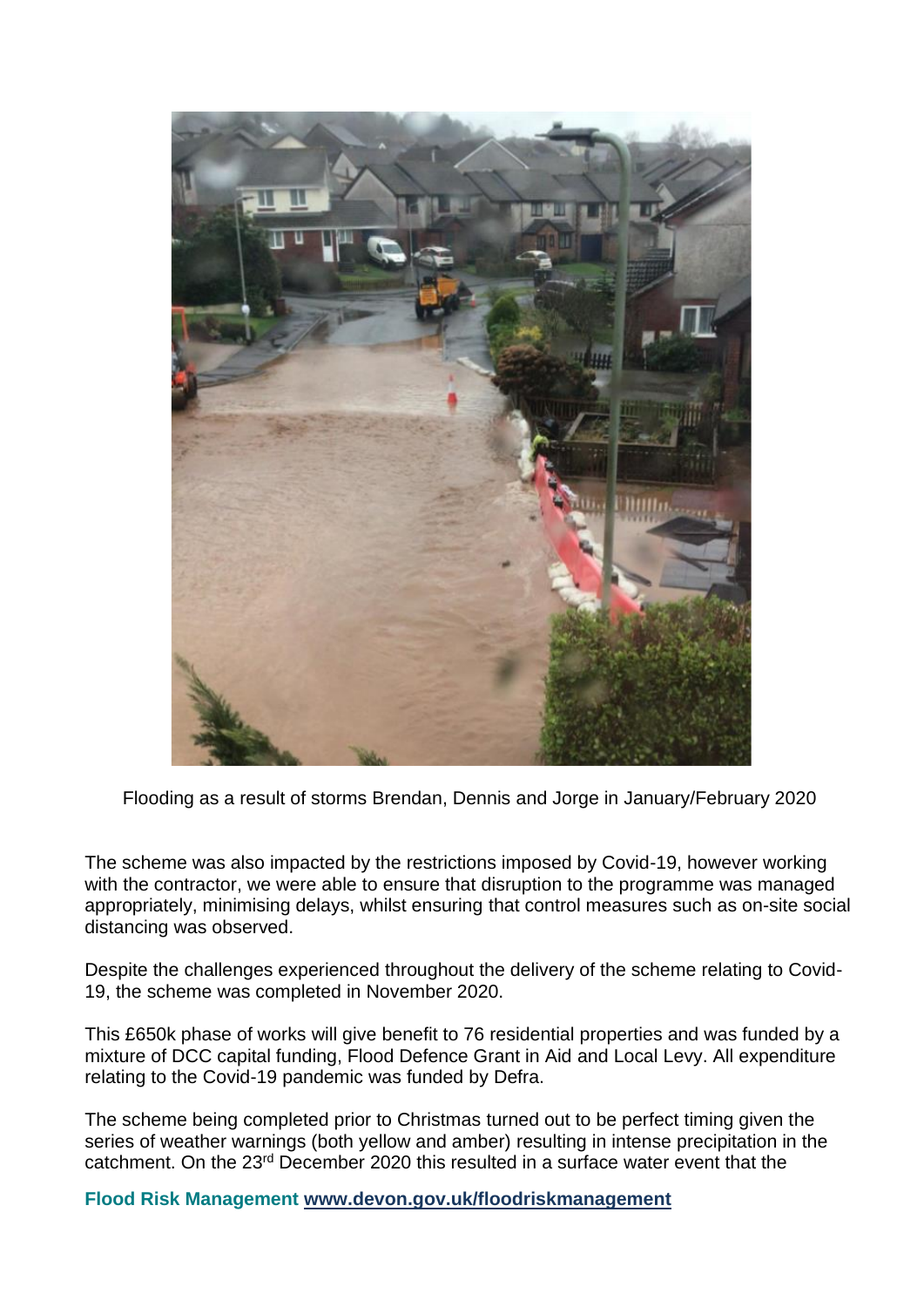scheme dealt with by diverting the water away from those at risk. Very positive feedback was then received from residents who had lived in fear of flooding for many years, stating it was the best Christmas present they had ever received! See photo below showing the scheme in action.



Composite photo showing the scheme in operation on the 23<sup>rd</sup> of December

Following the completion of the new 750mm diameter storm culvert, the agreements with key landowners have been reached to improve the inlet condition of the pre-existing culvert and install a series of Natural Flood Management (NFM) measures in a field upstream. The NFM measures include a series of leaky woody dams and a leaky fence. These works are to be completed within the following few months.

#### **Property Flood Resilience (PFR)**

South Pool PFR – The contractor has been awarded the contract for the works and has carried out the initial assessment of each property. Some now require formal Listed Building Consent to proceed and these discussions are now taking place with South Hams District Council. Those properties that do not require consent have been measured up and the bespoke products are now in the process of being manufactured.

Harbertonford PFR- Following the unfortunate flooding event in Harbourne Terrace on 14<sup>th</sup> December 2020, DCC plan to deliver a community PFR scheme. The scheme aims to make the affected properties more resilient to flooding by installing flood products at property level. A Managing Agent has been appointed using the EA National PFR framework and it is hoped the works would be completed by this Christmas, subject to Listed Building Consents and homeowner agreements.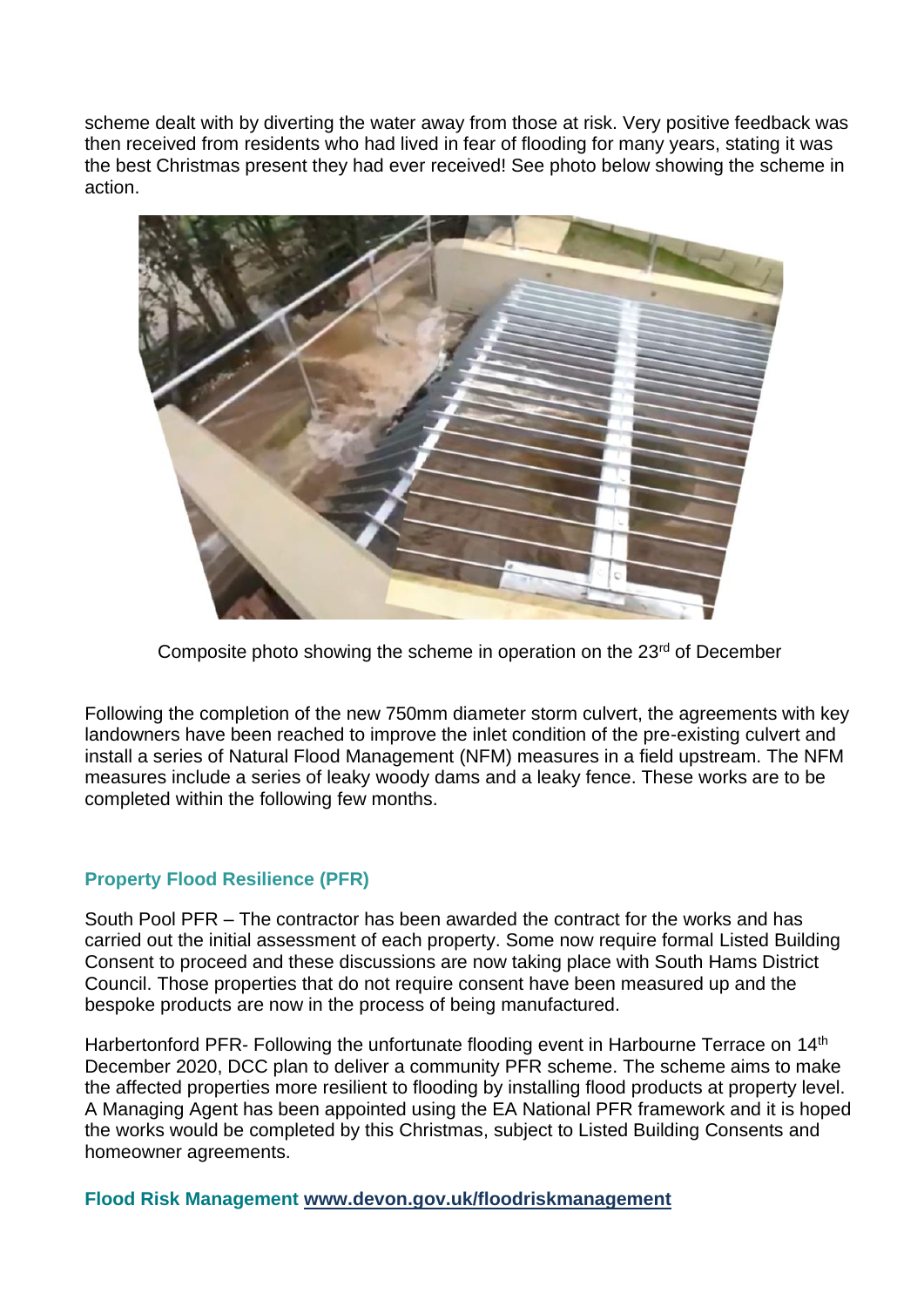#### **Property Flood Resilience (PFR) Funding Scheme**

Devon County Council is committed to increasing community resilience in Devon and is supported by Defra to deliver Property Flood Resilience (PFR) measures which help individual property owners be better equipped with the tools and basic defence measures they need in order to deal with flood events. The PFR scheme is available for residential property owners to apply for up to £5,000 worth of funding. With this, a property survey will be carried out and a list of recommended resilience measures produced, which will need to be purchased and then installed by a selected contractor. Any additional budget requirements over £5,000 are at the expense of the property owner.

There is limited funding, with an allocation to be made available each year by Defra, Local Levy and DCC. Applications will therefore be prioritised based on the criteria set out in DCC's PFR Policy in order to maximize the number of properties benefitting from this opportunity and to ensure those properties with the greatest need will receive the funding. There can be no guarantee of funding for all applications. The PFR Policy and Application Form can be found on our [website.](https://www.devon.gov.uk/floodriskmanagement/flood-resilience/property-flood-resilience-funding-scheme/)

The funding that DCC provides will not only assist property owners in protecting their homes from flooding, but it will also benefit them economically as, on average, the cost to recover a property from internal flooding at a low level would be approximately £30,000.

Community PFR projects are also being undertaken in locations where larger engineered schemes were found to be unfeasible.

There are currently 26 properties benefitting from our funding scheme to provide up to £5,000 of property resilience measures for individual homes. A further 71 properties have already received protection via this initiative unique to DCC.

#### **Exeter Surface Water Improvements**

Flood improvement works to protect 55 properties in the Northbrook catchment of Exeter, have been delivered in 2 phases.

The Phase 1 works at Guinevere Way/Round Table Meet were completed in the 2019/20 financial year. The second phase included the construction of an above ground flood storage area in Hamlin Lane playing fields to intercept surface water flows giving threat to properties in Georges Close and Binford Close. As seen in the photo below.



Photo taken of the new flood bund and flood attenuation area prior to seeding of the area.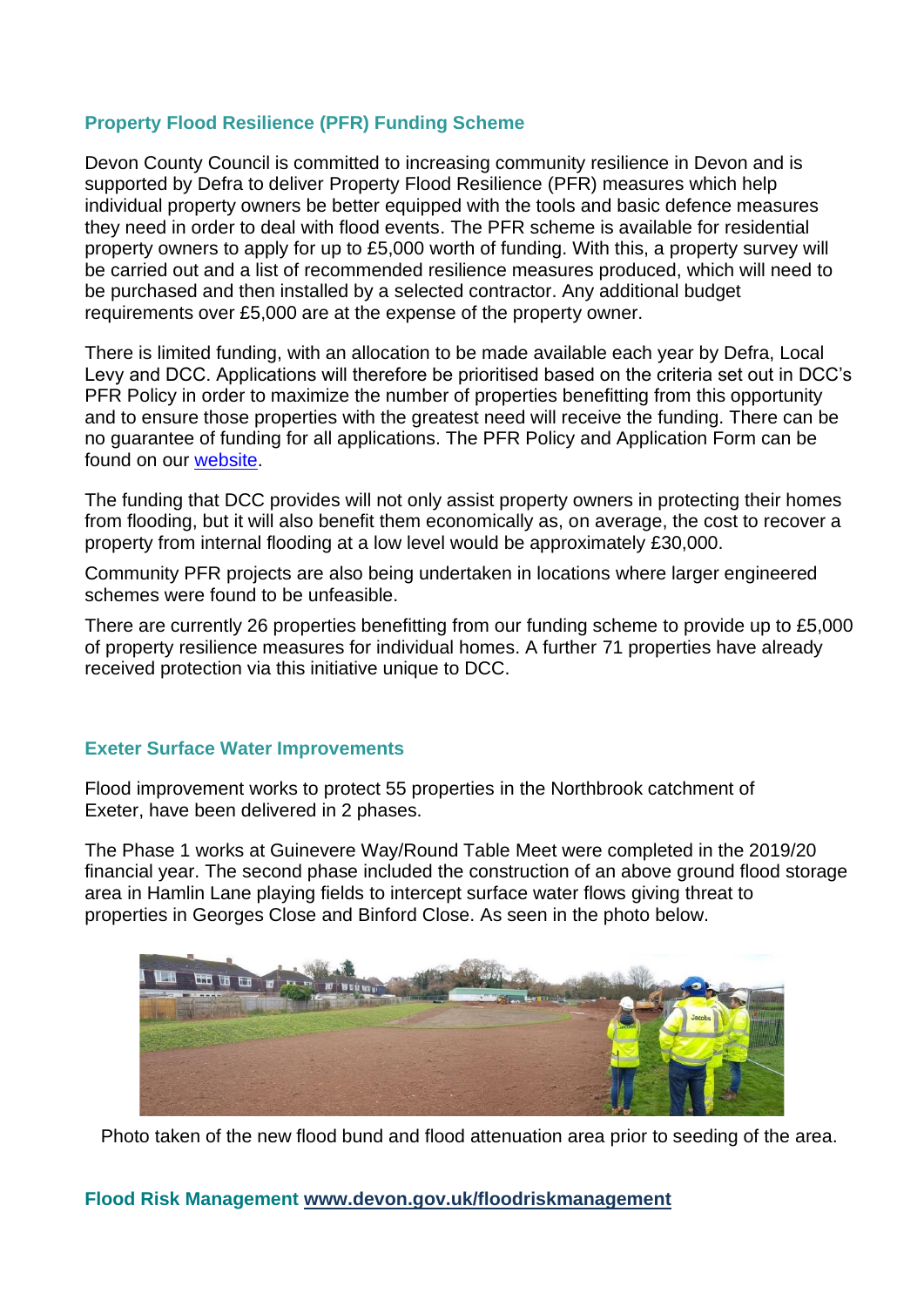The scheme was completed in December 2020, although the final grass seeding was carried out in March 2021.

#### **Stokeinteignhead**

The Highway drainage improvements in Stokeinteignhead have now been completed. The next phase of the works is to deliver PFR to better protect 40 residential properties. Our contractor is working with the local conservation officer to finalise the design of the products in order to ensure they satisfy the requirements of the conservation area and any Listed Building Consents that will be required.

Negotiations with upstream landowners for the installation of Natural Flood Management measures, including leaky dams and small wetland areas are ongoing. It is hoped the works will commence in the summer months.

#### **Sidmouth**

Surface water attenuation works at the Knowle in Sidmouth are progressing. The wet weather over the winter months has caused a certain amount of delay with the earth works elements of the scheme, however with the warmer and drier weather, we are now in a position to finish this and work toward completion in late spring 2021.

#### **Chillington**

An agreement has been reached with the key landowner to enable the installation of an improved surface water/flood relief culvert. The Legal documents are now completed and access to private land has been granted. DCC plan to schedule this work after the busy summer period.

DCC are also continuing to work with the relevant landowners on the preparation of legal agreements to improve a series of buddle holes along Coleridge Lane. The improvements aim to reduce the amount of runoff on the highway, especially at the junction with the A379, where a number of properties have been badly affected by flooding in recent years.

#### **Innovative Resilience Fund (IRF)**

Devon County Council has been successful in securing funding as part of the Innovative Resilience Fund (IRF). The IRF programme is a £200m Defra 6-year initiative, DCC will be 1 of the 25 projects receiving a grant for around £6m. Using innovative actions, the project will look to improve resilience to flooding and will help communities to become more resilient to climate change. The DCC project is called 'Managing big problems in small places - rapid response 'type' catchments', the business case will be developed over the next few months. More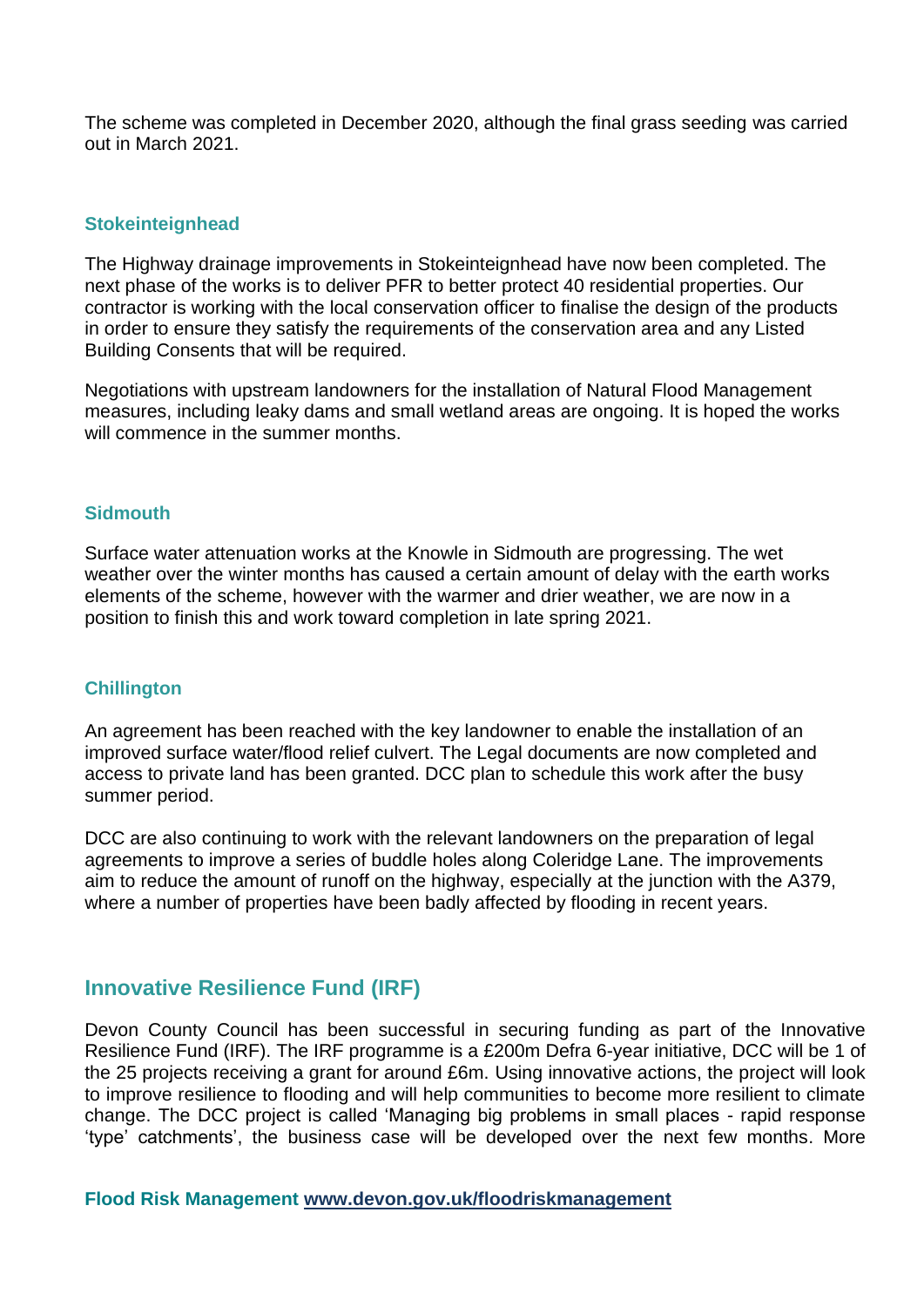information regarding the IRF bid can be found of the government website: [Flood and coastal](https://www.gov.uk/guidance/flood-and-coastal-resilience-innovation-programme)  [resilience innovation programme Guidance.](https://www.gov.uk/guidance/flood-and-coastal-resilience-innovation-programme)

## **The Devon Community Resilience Forum**

The contract has been extended with Devon Communities Together to facilitate the Devon Community Resilience Forum on behalf of the collaborative partnership between Devon County Council, the Environment Agency, Devon & Somerset Fire & Rescue and Devon & Cornwall Police.

The Forum will continue to work with communities and individuals to develop and enhance their ability to harness local resources and expertise, to help themselves plan for, respond to and recover from emergencies. Funding will remain in place to support communities with developing their own emergency plans and also to purchase essential equipment to operate the plans and help make their communities more resilient. More information on the Grant Funding for Community Emergency Resilience can be found on the [Devon Communities Together website.](https://www.devoncommunities.org.uk/grant-funding-emergency-flood-resilience)



Twitter: @DevComsTogether #devonresilience

## **Flood Online Reporting Tool (FORT)**

The Flood and Coastal Risk Management team are continuing to use FORT (Flood Online Reporting Tool) for recording incidents of property flooding. **Please note this was formerly known as SWIM (Severe Weather Information Management).** It is a straightforward, webbased system which allows members of the public, flood wardens and Flood Risk Management Authorities to enter details about property flooding in one place. The FORT project has been developed by the GeoWessex partnership and Dorset County Council Geographical



Information Team, with support from colleagues from the Environment Agencies and several Local Authorities.

# **Flood Online Reporting Tool.** [Record current flooding](https://swim.geowessex.com/devon/Report/Splash)

If flooding has affected your property, you can fill in the details of the flooding using one of the following options:

[Record recent flooding](https://swim.geowessex.com/devon/Report)

[Update a record](https://swim.geowessex.com/devon/Home/Update) (you will need your FORT ID and access code to access an existing record you created)

For more general information on FORT please visit [https://swim.geowessex.com/devon/.](https://swim.geowessex.com/devon/) **Please note: Although the name has changed from SWIM to FORT, the web address containing SWIM is still currently in use**.

Any information submitted as part of a FORT record will be used for **data collection purposes only**. If you require a direct response, please contact a member of the Flood and Coastal Risk Management team at [floodrisk@devon.gov.uk.](mailto:floodrisk@devon.gov.uk)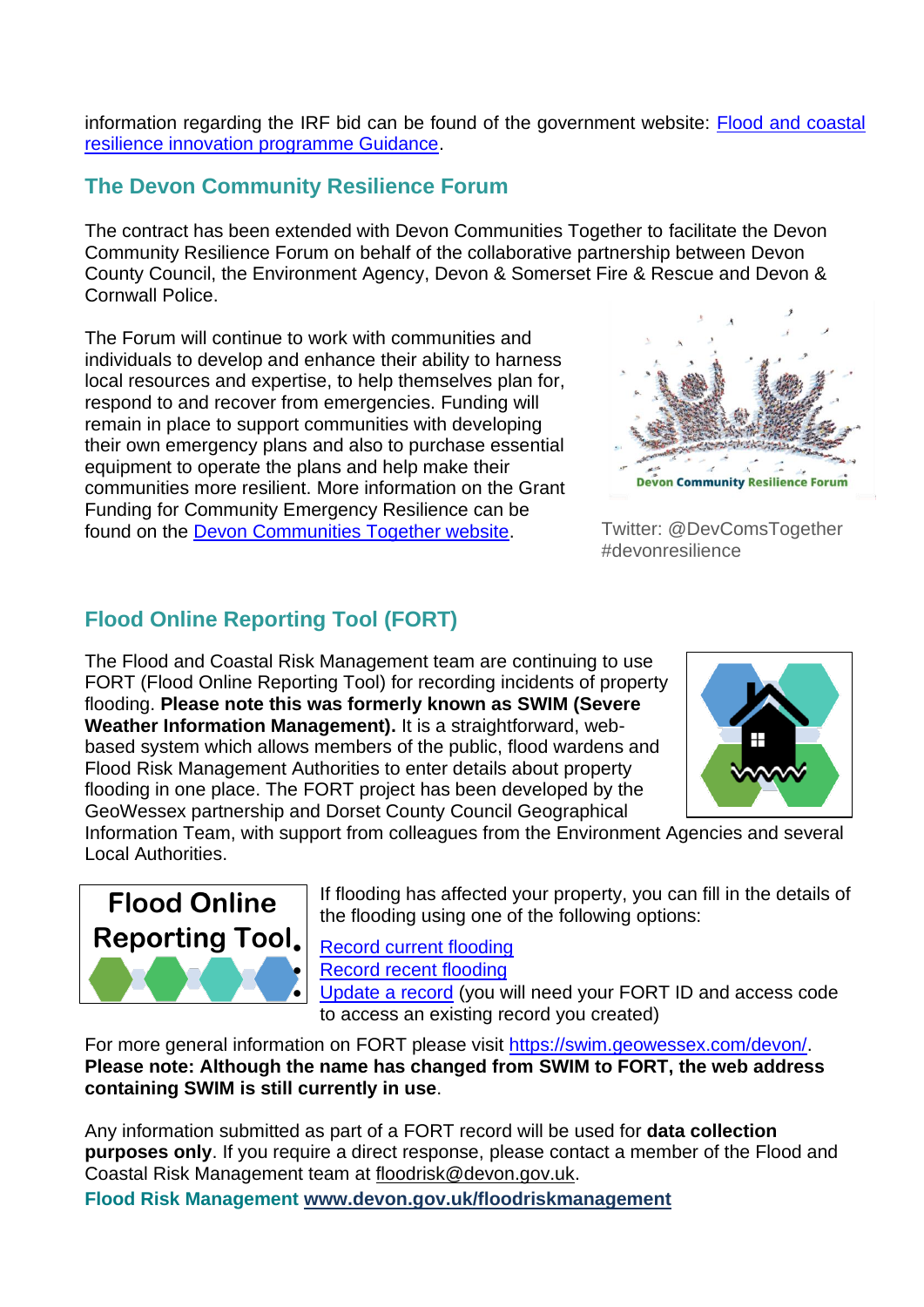## **Sustainable Drainage Systems (SuDS) News**

The SuDS team have been reviewing various planning applications for a site known as Exeter Logistics Park, previously Hayes Farm, near Exeter Airport in East Devon. The proposed surface water network utilises an impressive range of sustainable drainage techniques especially considering this a commercial development with numerous tenants for various individual plots. The site has a site wide drainage strategy which encompasses roadside swales conveying runoff to strategic attenuation basins prior to discharge at restricted rates into the nearby watercourse. The individual plots will then feed into the site wide drainage strategy. Techniques used on the plots include using green roofs on office buildings, a series of bio retention areas to drain a lorry park and permeable paving for car parking areas. The runoff from the separate plots will drain into the roadside swales and in turn the attenuation basins. This provides a treatment train by using a series of techniques in line with best practice to ensure the water quality of the runoff is not impacted by the development.

## **Addendums to the Strategy**

As reported earlier in this update the revised Strategy document has now been published outlining how the risk of flooding to property and infrastructure will be managed and reduced over the next six years. Throughout the strategy period, its content will be continually reviewed and updated where relevant, this will be in the form of addendums.

## **Useful Information**

The following documents provide useful information and guidance:

[National Flood and Coastal Erosion Risk Management Strategy](https://www.gov.uk/government/publications/national-flood-and-coastal-erosion-risk-management-strategy-for-england--2)

[Devon's Local Flood Risk Management Strategy 2021-2027](https://www.devon.gov.uk/floodriskmanagement/document/devon-local-flood-risk-management-strategy-2021-2027/)

NFM [Guidance for Devon](https://devoncc.sharepoint.com/:b:/s/PublicDocs/Planning/EUpWVAJcnE9Nj3E4hBJDGEcB0ljz9UbGKzVNss_caAEQsw?e=djDOhH) (PDF) / Accessible version: [NFM Guidance for Devon Webpage](https://www.devon.gov.uk/floodriskmanagement/document/nfm-guidance-for-devon/)

[Living with Water Leaflet](https://devoncc.sharepoint.com/:b:/s/PublicDocs/Planning/EXHK7X9mZKdPsH8wJOBJmnsBXp7XZ_V6T88aSN16P2APXg?e=CxB5rh)